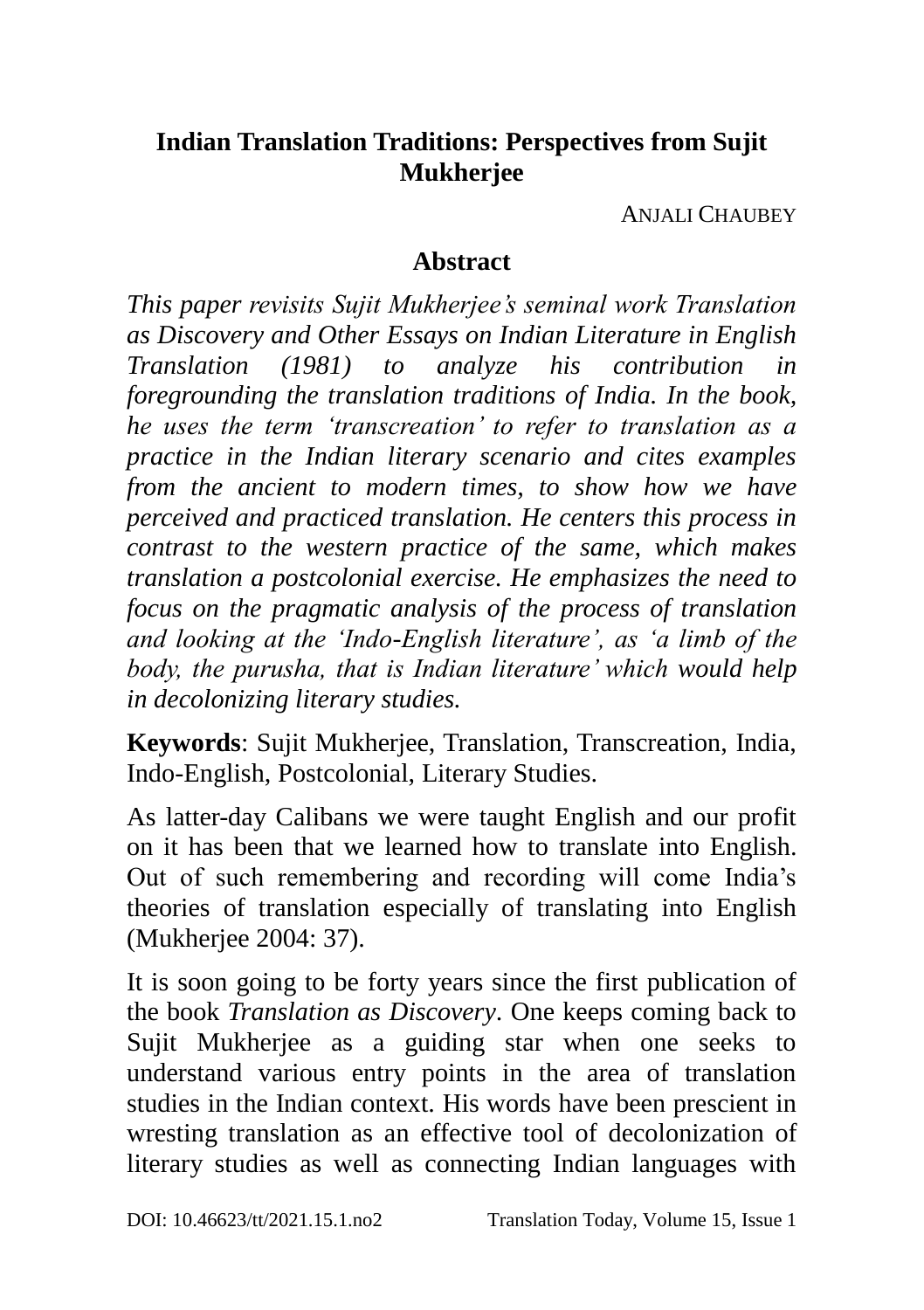each other. In his exemplary career, Muherjee has looked at various contours of Indian Literary traditions but his interest in translation supersedes everything else. In his doctoral thesis titled, "A passage to America: Reception of Tagore in the United States", he has looked at how Tagore is received in English translation. The book under discussion is a collection of his intellectual ponderings of over a decade. The importance of this volume can be gauged from the limited amount of Indian archives (in English) on this field till date: R. S. Gupta's *Literary Translation* (1999), Tejaswini Niranjan's *Siting Translation: History, Post-Structuralism, and the Colonial Context* (1992), Susan Bassnett and Harish Trivedi's *Post - Colonial Translation: Theory and Practice* (1999), Sujit Mukherjee's *Translation as Recovery* (2003), Rita Kothari's *Translating India: The Cultural Politics of English* and *Decentering Translation* (2009) and GJV Prasad's *India in Translation, Translation in India* (2019). But Mukherjee in a way has paved the way for others to trudge over as this was one of the first books to look at the changing translation practices in India from the precolonial to postcolonial times.

**Significance of** *Translation as Discovery*: The two seminal texts by Mukherjee cover a gap of two decades, complementing and completing the intellectual journey of the author in this area. Yet, *Discovery* holds a lot of more merit than its sequel, for it was an epoch-making text of the time where somebody gave such a sustained analysis of Indo-English writing (a term he uses to refer to Indian literature in English translation, after Gokak), discussing the ethics and ideals of translation, assessing its existing scene and analyzing the possibility of extending its territory in a meaningful way etc. Mukherjee says that the theories dealing with the cultural aspects of translation are helpful in as far as, they lay out the politics involved in the process, the role of the translator, and in developing insights into the ways in which this activity has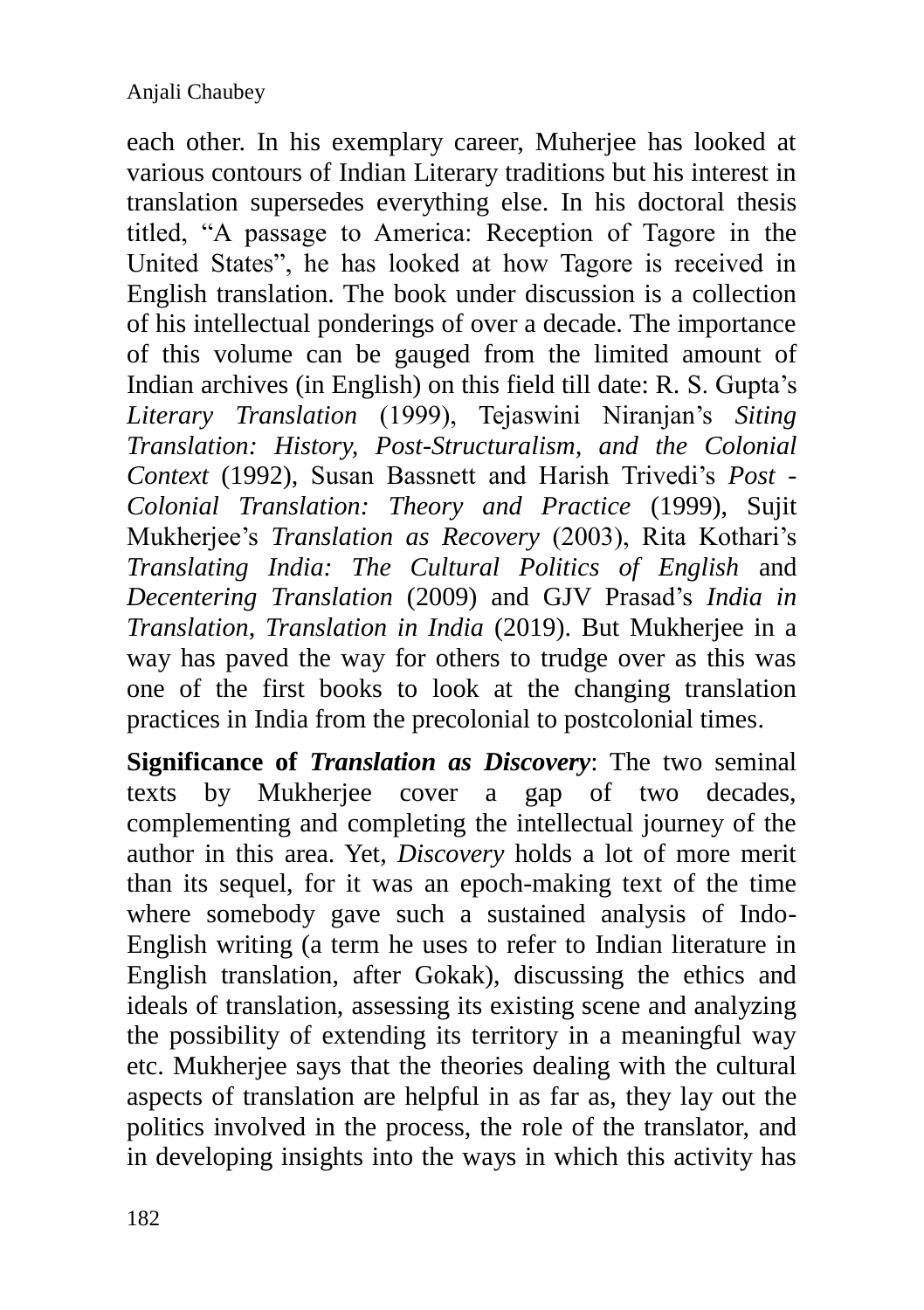been put to use over the ages and across continents. However, he says these theories do not help in the actual process of translation. In the 'Preface' to the edition of this volume, he says: "No attempt has been made here to propound any theory of translation; this may be left to those who do not actually translate" (ix), which goes on to indicate that such theories are of not much avail when it comes to practice. Translation is a practical exercise; every time a translator sets down to a text s/he has to negotiate her/his own terms and priorities to render the text into another language. Taking the stand that no general theorization is possible on this aspect, he focuses on the pragmatic analysis. In this volume, he has also attempted to carve a niche for 'Indo-English literature', which in his words is 'a limb of the body, the purusha that is Indian literature'. In doing so, he has successfully attempted to define the boundaries of Indo-English Writing and has been able to trace briefly the translation practice in the Indian literary scene from the ancient to the modern times showing how the way we have perceived and practiced translation (as transcreation) is different from the western practice of the same. He analyses the beginning of the trend of translation into English from Indian languages and underlines the need for promoting it in the post-colonial times:

Underlying this recommendation is the belief that we cannot do without the English language in the foreseeable future. If this prospect is accepted, then we must ensure that the labor of learning English is fully exploited in the development of our literary culture. The proverbial brace of birds can be killed by the same stone if we direct the learning of English towards the discovery not of England's literature but of the literature written in the many Indian languages (Mukherjee 1981: 38).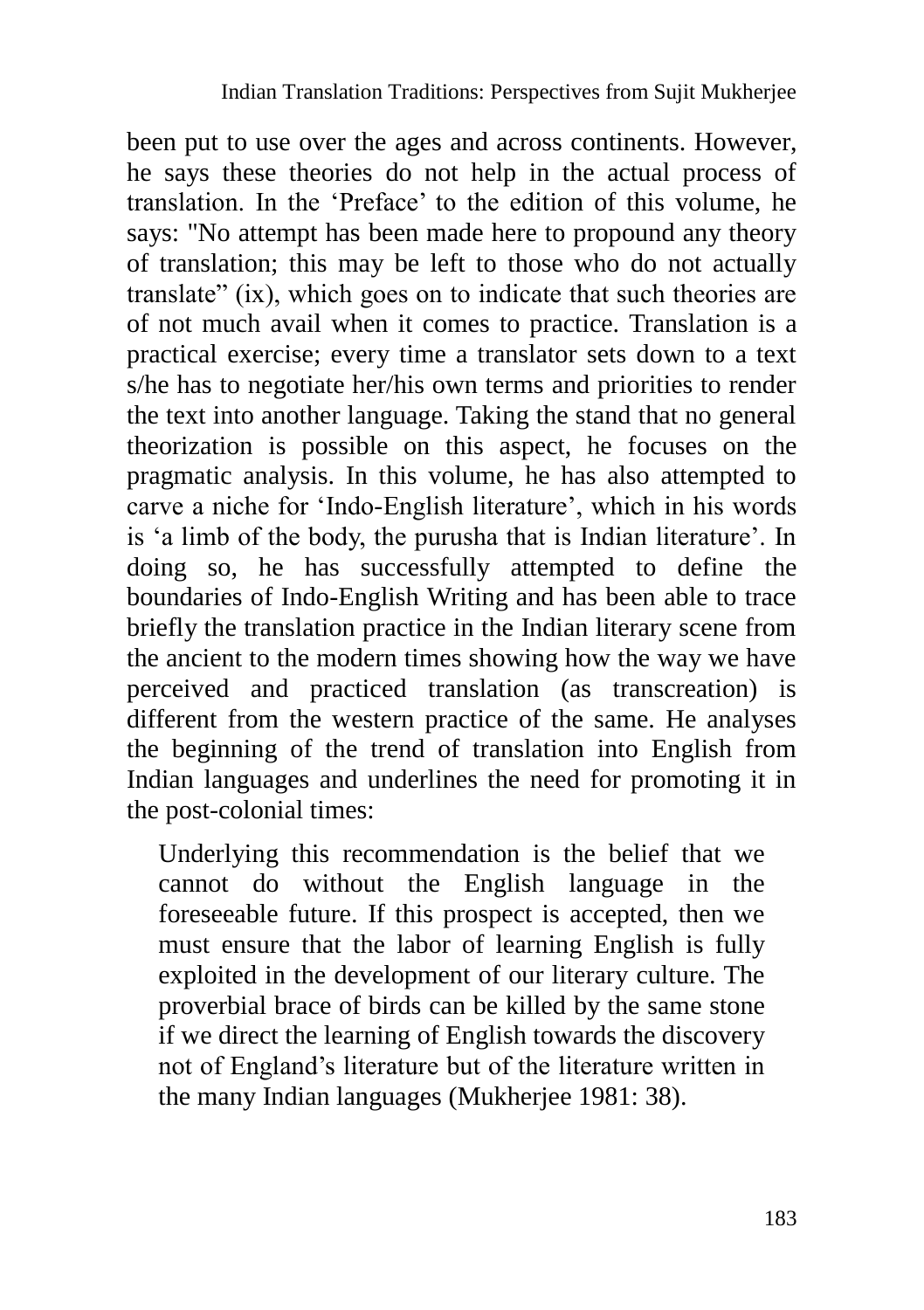Clearly, *Discovery* attempts to give a push to the learning and 'discovery' of Indian literature through promoting translations. This is a way of dealing with post-coloniality without being rueful of the encounter that had taken place in the past. It is a part of the ideological stand of critics and theorists who look at post-colonialism as an 'emancipatory concept' that aims at looking at 'the continuities and ruptures in the (native) civilization'. Paranjape in 'Coping with Post-colonialism' says:

Postcolonialism like most things of western origin can neither be rejected nor accepted fully. We have each to work out our own adjustment and compromise with it. We may try to use it against the grain, subvert it to our advantage, or deploy it to our own benefit all the while endeavoring to safeguard ourselves from the distorting tendencies (Trivedi & Mukherjee 84: 1996).

Despite using the language, which is a part of the colonial legacy, the efforts are in the direction of developing and encouraging the native culture through translation. India's multilingualism comes in the way of establishing a common platform where different *bhasha* writers can interact with each other, which prohibits them from looking at the sameness or the differences of each other. This interaction and communication are very essential in the development of a healthy literary tradition and criticism, to which Mukherjee refers to in *Recovery*. However, he realizes that translation into English may inhibit the growth of other translations (into Indian languages) and the language may not be the best language to translate Indian literature: "The discovery that awaits to be made – and will be easier to make when every Indian language has acquired in translation, a large enough number of literary texts from all the other Indian languages – is that there may be like Indian music or painting or sculpture an Indian literature after all" (viii). But the fact remains that the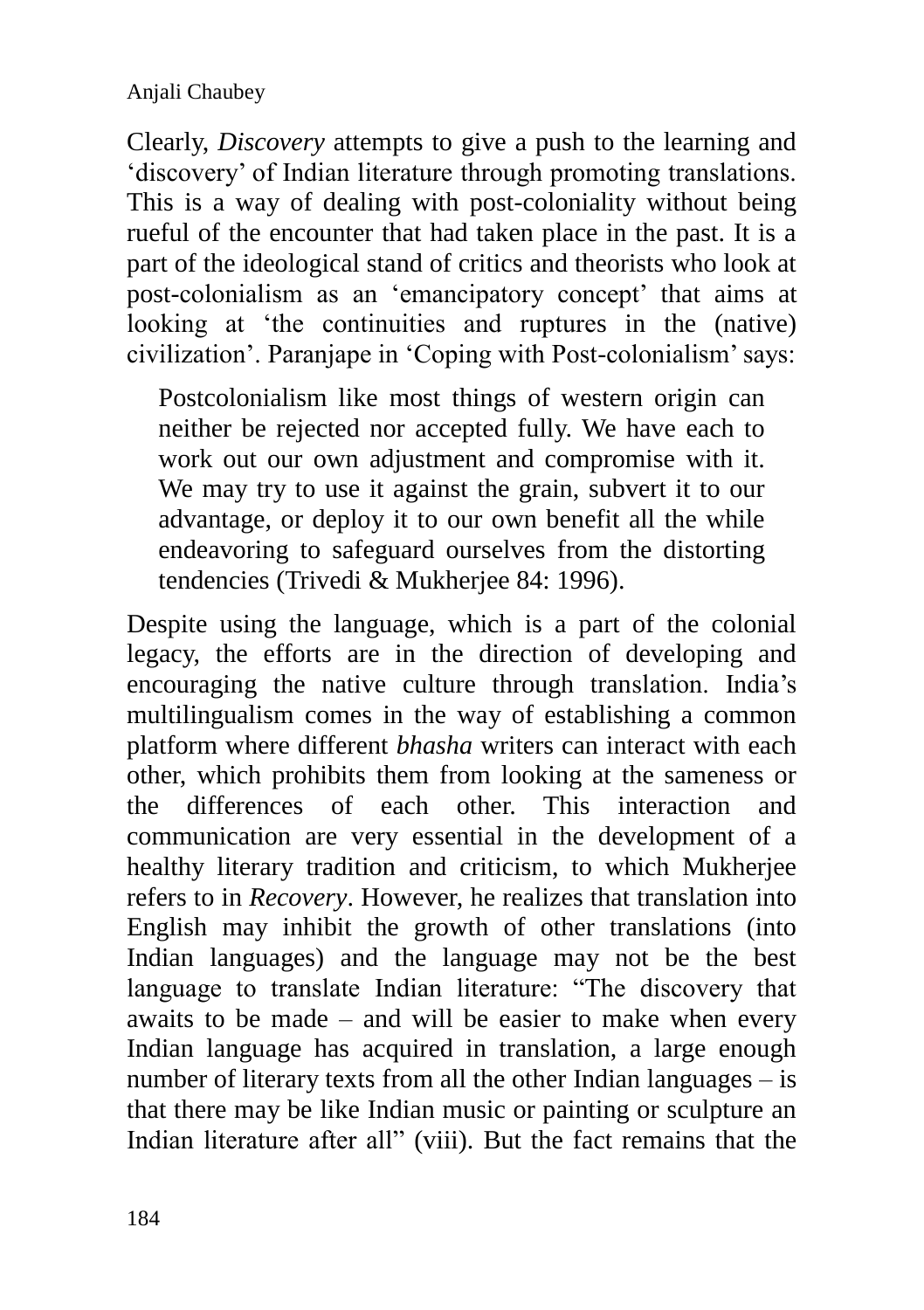English language is indispensable in modern times and through Indo-English Writing an Indian would:

...be in a position to reach beyond his region to a larger world. Since he has to learn English anyway, he will use this training primarily for learning more about his country's literature; secondarily, he is enabled to reach farther out beyond the borders of his country. Indo-English literature is therefore the most practical link literature of today's India (Mukherjee 1981: 39).

Mukherjee's methodology is geared toward creating a niche for Indo-English Writing as distinct from Indian Writing in English, as part of Indian literature. He emphasizes the need to develop native translation culture, which would give a push to the growth of Indian literature through English translation. In *Discovery*, he holds the steadfast view that the English language has the possibility of creating link literature for India, which is otherwise not possible in our multilingual culture. This proposal is based on his assumption that the English language is the common possession of all Indians. Even if he is referring to educated Indians who are engaged in reading and writing literature, still one has certain reservations in accepting his assumption. Back in the 1980s there was a considerably limited number of elite Indians who had the privilege of being educated in the English language. The sizeable amount coming out of government school education was not in the position of appreciating literature in English (translation or otherwise), for the compulsory English paper did not equip them sufficiently. But this assumption is valid in today's time when the equations have reversed and English medium instruction has become the norm even in many government schools (which are only being joined by the lesser privileged, even a lower-middle-class Indian strives hard to carry on the education of her/his child enrolled in public schools).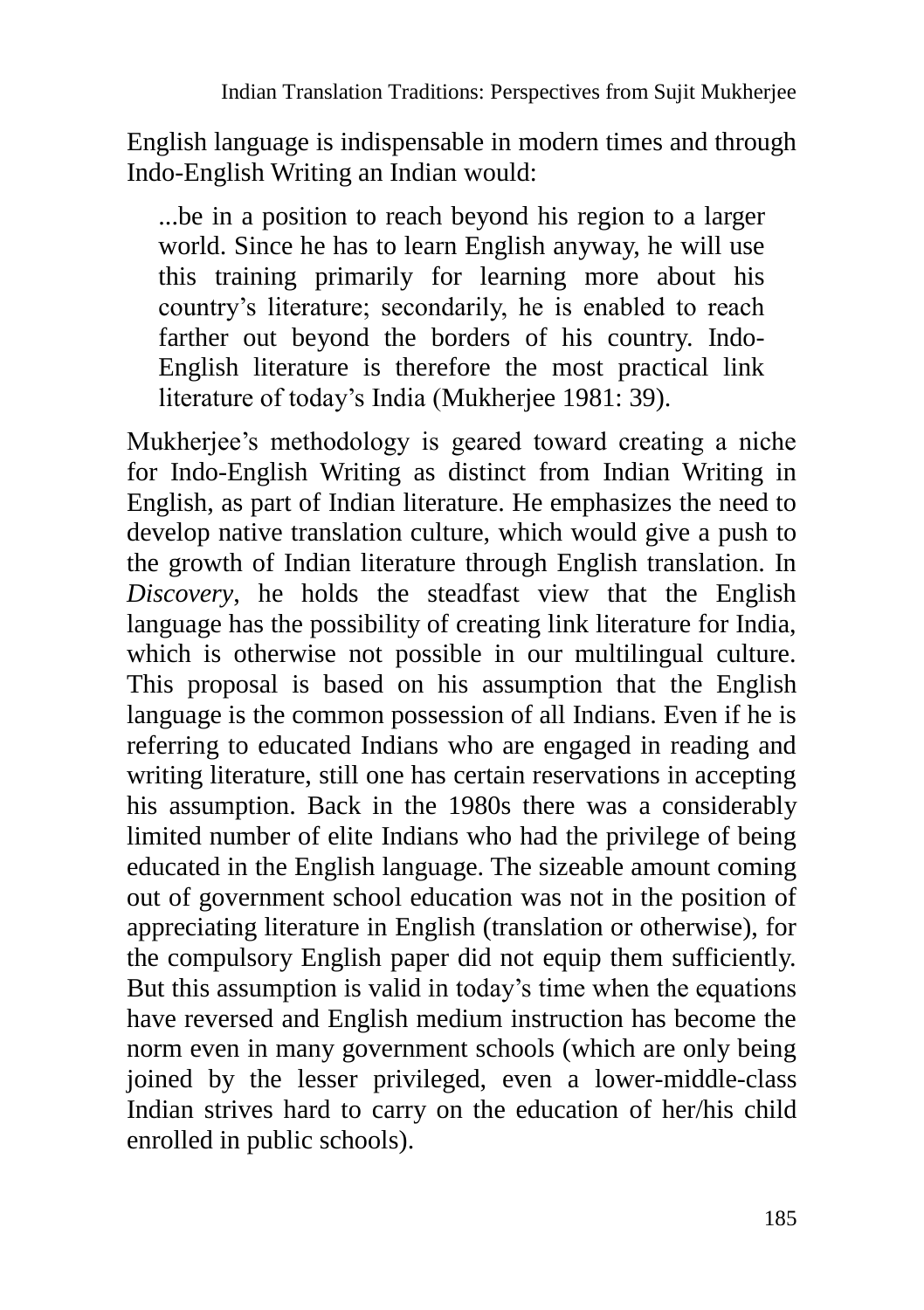Notwithstanding the enriching aspect of translation, it is worth analyzing the need for link literature for India. The multilingualism of India is not a new phenomenon; we were comfortable with it for a long till the advent of English (people and the language) and their departure (only the people, the language was here to stay). The anxiety was to reunite the fragmented Bharat (in this case by translating it as India). But there never was a united Bharat and we never felt the need for it. However, postcolonialism entails unification and solidarity. Of the many accusations an Indian writer in English is charged with is that it is "babu fictions" (to borrow the title of a Tabish Khair's insightful text), that s/he does not share the issues and concerns of *bhasha* writers. Thus, translations from regional literature into English would at least help remove this charge and bring writers together. The writer is defending the stance of the translators who are engaged in English translations, by virtue of being more at home in this language than any other regional language. The project of the writer is to channel this command over the language in translating from *bhashas* and not merely from European and American texts. In the journey between the two texts, the author also analyzes the changing contours of Indian translation practice:

Quite significantly, we do not have a word in any Indian language that would be the equivalent of the term 'translation'… (which) suggests that the concept itself was not familiar to us. Instead, when we admired a literary text in one language, we used it as a take-off point and composed a similar text in another language (Mukherjee 2004: 45).

What happens when two opposing practices of translation i.e., Indian tradition of looking at the original as merely the starting point and the western practice of utter fidelity to the original, confluence? And besides this juggling, Indian translating into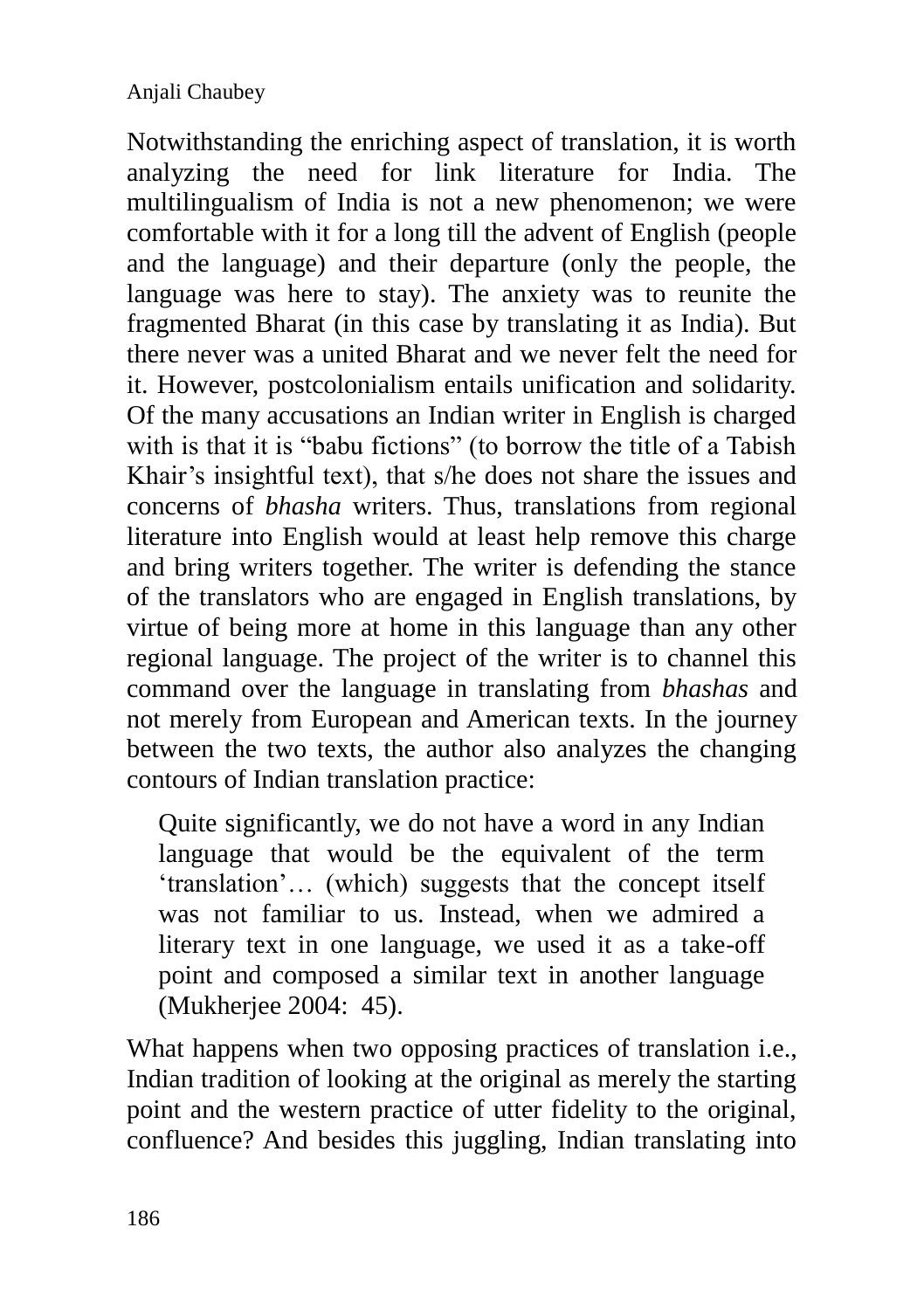English adds another twist to the western 'translation' practice: that the language of the translation is no longer the first language of the translator. As a result of this peculiar phenomenon, he says that good translations continue to be rare, passable translations are our usual fare while bad translations proliferate. The author indicates at the sordid state not to discourage translations but to highlight the need for setting and pursuing standards of translation, which is another important project of this book. At length, he deals with questions such as who should translate, how he should go about it, who is the proper judge/reviewer of translation: one who can read the original and the translation both or one who does not know the language of the original text, etc. Thus, an ideal translator for Mukherjee is one who is proficient in both the languages (the source and the target languages), should be a practiced reader and meaning maker (teacher, editor, or critic) of literature, and must habitually write in English. Therefore, not anybody can and should bake her/his cake in the name of rendering a piece of literature into another language. The task requires consistent and honest efforts along with talent and a knack for translation. He sees that the problem with Indo-English Writing is that it has been carried on in an unplanned manner; there is no mechanism to ensure the quality of translations and also what gets translated. It is the writers and literati who have defined the contours and set the standards of Indian English Writing, likewise for Indo-English Writing to carve a niche of its own the onus again lies on those who are engaged with the language or as Mukherjee puts it, who earn their living through the language *i.e.*, scholars, critics, teachers and students of English language. In no uncertain terms the author is encouraging and promoting the Indo-English practitioner to come up with more and more quality translations. Even the second edition of Discovery which came out in 1990 did not show any shift in the writer's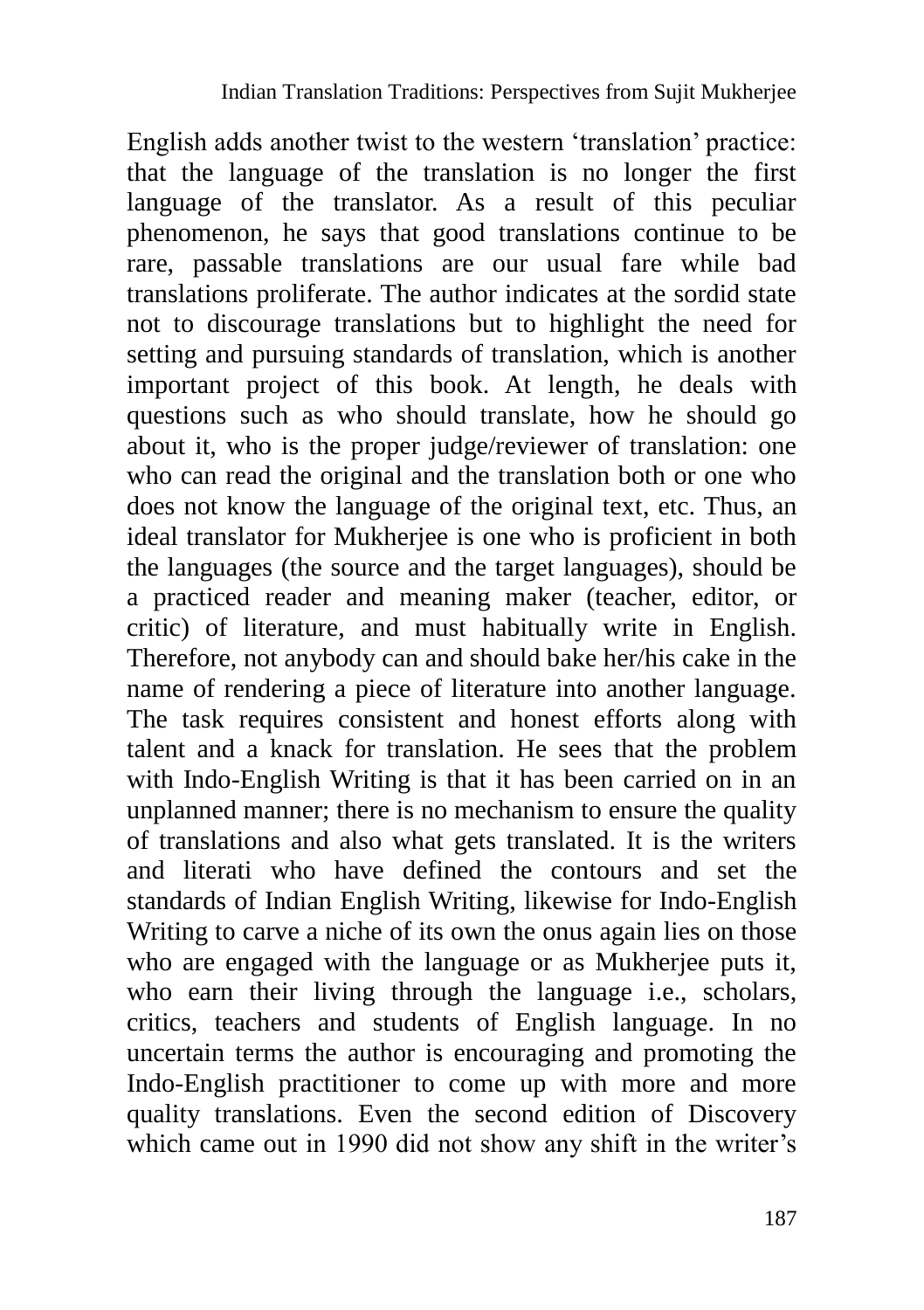ideology. Significantly, the author does not offer the same support to this project in *Recovery*, with which I would deal in the subsequent portion.

In *Discovery* he has attempted to remove some of the prejudices associated with translated texts and wants to assign the translator a rightful place in the literary scene. S/he should not be placed next to the thief and the seller, "the thief, the translator, and the seller were necessary for nineteenth-century European colonial enterprise" (125). At the same time, he also reminds the translator of the responsibility s/he carries when s/he undertakes work for translation, "not anything can be swaddled to the unsuspecting readers. Underlining the importance of ethics in translation, he discusses at length how a text can be approached, depending upon the level of interpretation and dedication of the translator. Citing the translations of similar passages from Bibhutibhusan Bandopadhya's *Pather Panchali* (1922) from three different translators, he instructs the aspiring translator about the intricacies of the field: sustained in-depth understanding and interpretation of the original. The author does not give ideal theorizations, rather he hints subtly at the disappointing renderings of several texts. His usage of secondary sources is remarkable in the sense that it forwards his arguments and brings his point home effortlessly. He practically tries to cover all the aspects of this field. From the way courses can be designed on Indo-English Writing, the method and criteria of selection of texts: author-specific study or period-specific (ancient, medieval, and modern texts), theme-specific (for example literature on nationalist movement, partition, women's issues, etc.) or simply by genre.

In some ways, Mukherjee's efforts in *Discovery* are directed at validating the field of Indo-English Writing, which would include translations into English during his time. Although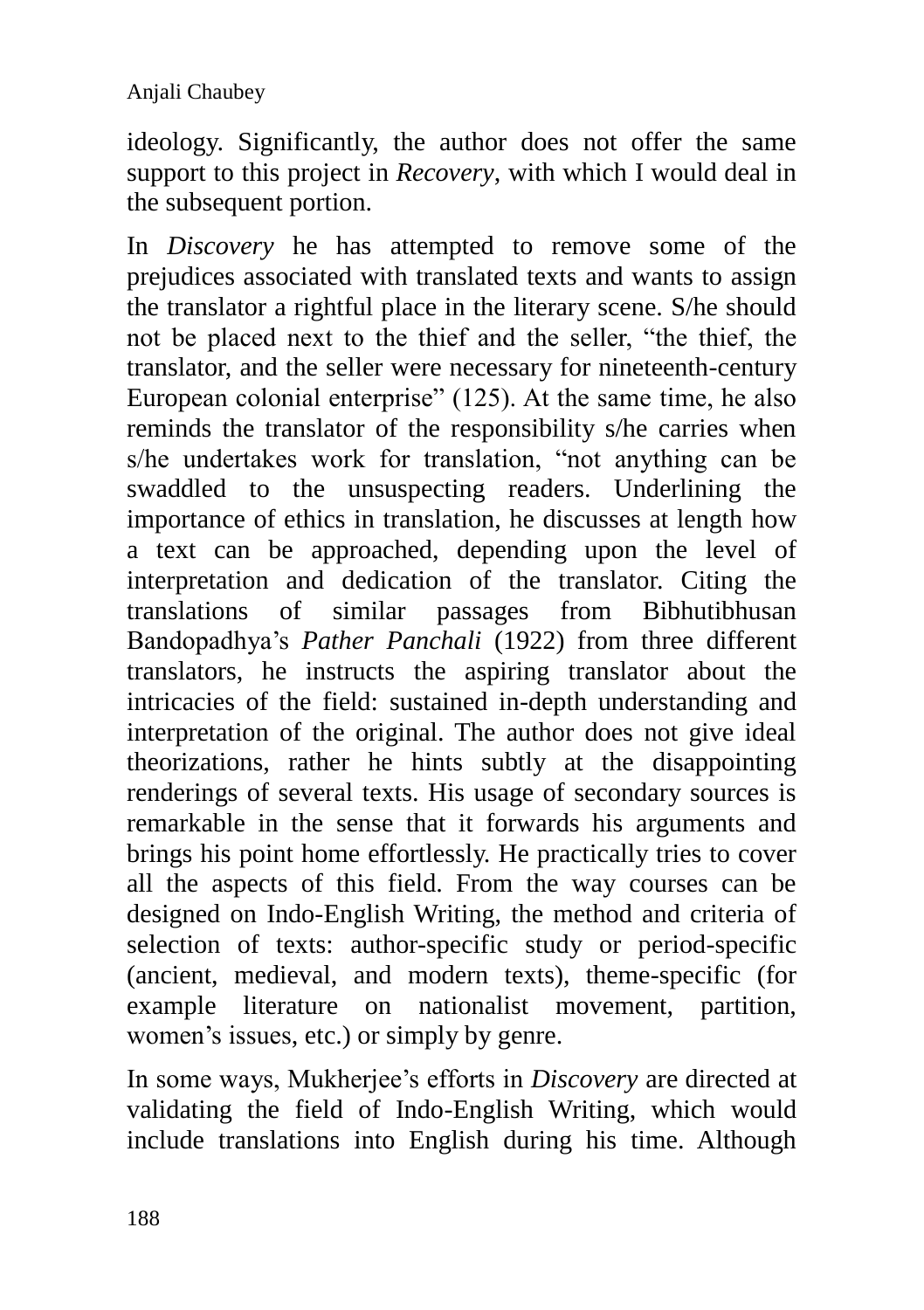translations into English were proliferating in the 1970s and 80s and this body had grown substantially, it was not getting its due attention among theoretical discourses. Mukhherjee has drawn attention toward this 'limb' of Indian literaturedescribing its significance and its various aspects: '…odd things did happen in the colonial period which must be affecting our postcolonial outlook on translation without our realizing it, and this needs to be studied' (Mukherjee 2004: 36).

Mukherjee is his own critic in *Translation as Recovery* where he revisits his own formulation after two decades. He is disappointed that 'translation' invariably means, into English. Translations into English have clearly overtaken and affected translations between *bhashas*. In Recovery the author is no longer as enthusiastic about this project as he was in *Discovery*. For how long should *bhasha* literature be read only in English translations? If reading and studying literature help in the development and growth of that language, it must be read in the language of its composition. English being a global language, Indo-English literature would always find a readership, within the continent and beyond. In order to develop the native literary sensibility, a room must be created for *bhasha* language and its literature, mere incorporation of a few texts into the syllabi of English literature would not suffice. He does carry on his project of setting standards of translational practice and ethics but no longer promotes and encourages translations into English with the same vigor. One wonders what the title essay 'translation as recovery' would have been on. Perhaps the need to 'recover' the Indo-English texts in *bhasha* languages might have been a part of this essay if had lived to complete the book. Thus, translations into English can merely be a part of the larger project of creating and developing a native tradition of translation and the need of the time is to give a push to the practice of translations among *bhasha* literature.